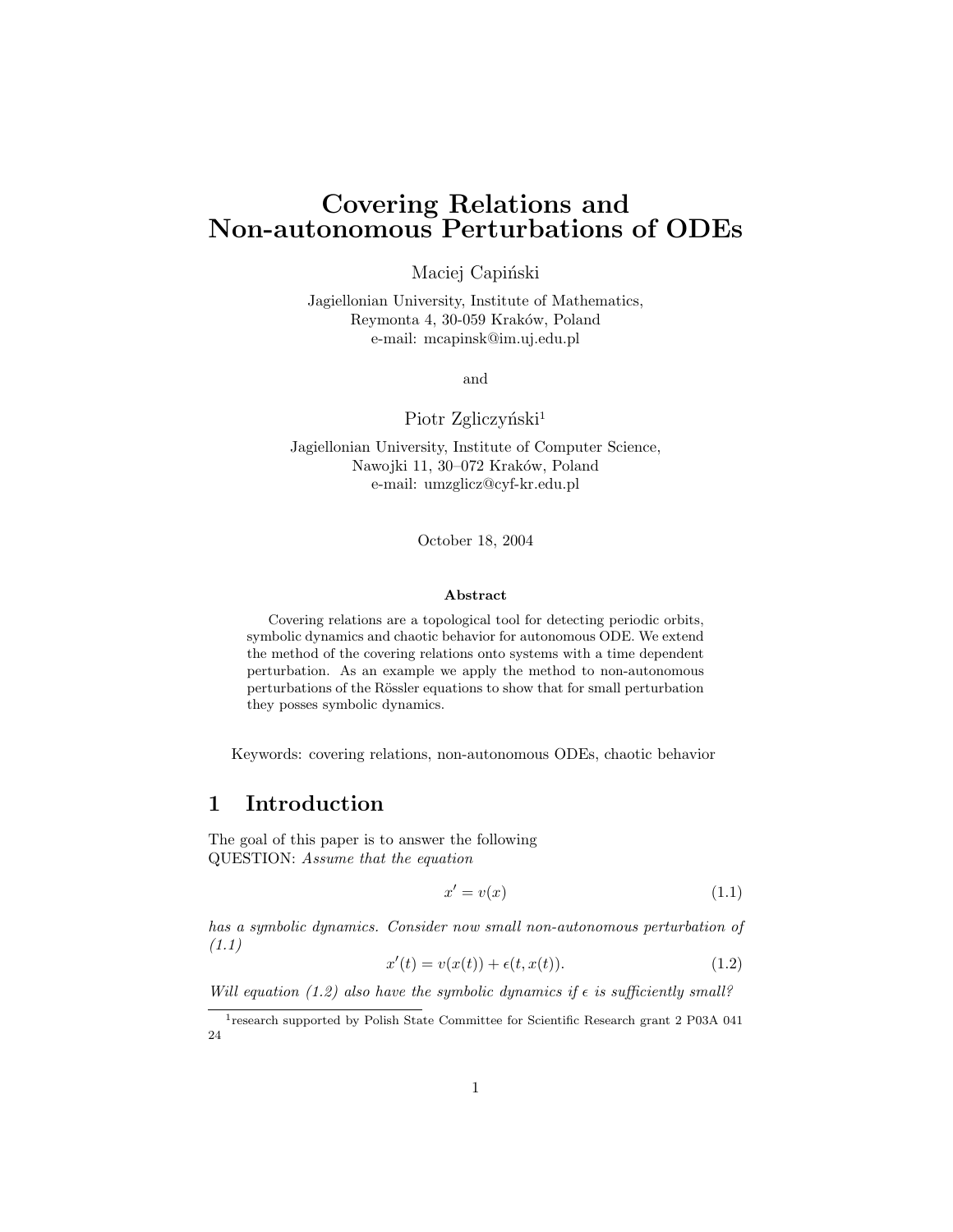Of course to make the above question mathematically meaningful we need to explain what is the precise meaning of the statement "ODE  $(1.1)$  or  $(1.2)$  has a symbolic dynamics". For the purpose of this introduction it is enough to say that it means that for suitably defined Poincaré maps there exists orbits which could be coded by infinite sequences of finite number of symbols. This is made precise in Section 3, where we consider the non-autonomous perturbations of the Rössler equations [R] and provide an affirmative answer to the above question.

The content of the paper can be described as follows. In Section 2 we recall from paper [ZGi] the notion of covering relations for maps. This is the basic technical tool used in this paper. In Section 2.2 we prove Theorem 2 the basic theorem about continuation of covering relations for Poincaré maps for the non-autonomous perturbations of ODEs. In the following sections we apply Theorem 2 to answer positively our question in the context of the Rössler equation.

### 2 Topological theorems

#### 2.1 Covering relations - basic definitions

**Definition 1** [ZGi] An h-set, N, is an object consisting of the following data

- 1. |N| a compact subset of  $\mathbb{R}^k$
- 2.  $u(N), s(N) \in \{0, 1, 2, 3, \ldots\}$ , such that  $u(N) + s(N) = k$
- 3. a homeomorphism  $c_N : \mathbb{R}^k \to \mathbb{R}^k = \mathbb{R}^{u(N)} \times \mathbb{R}^{s(N)}$  such that

$$
c_N(|N|) = \overline{B_{u(N)}}(0,1) \times \overline{B_{s(N)}}(0,1)
$$

We set

$$
N_c = \overline{B_{u(N)}}(0,1) \times \overline{B_{s(N)}}(0,1),
$$
  
\n
$$
N_c^- = \partial \overline{B_{u(N)}}(0,1) \times \overline{B_{s(N)}}(0,1),
$$
  
\n
$$
N_c^+ = \overline{B_{u(N)}}(0,1) \times \partial \overline{B_{s(N)}}(0,1),
$$
  
\n
$$
N^- = c_N^{-1}(N_c^-), \quad N^+ = c_N^{-1}(N_c^+)
$$

Later we will quite often drop the parallel lines in  $|N|$  and write N instead of |N| to indicate the support of an h-set N.

**Definition 2** [ZGi] Assume N,M are h-sets, such that  $u(N) = u(M) = u$  and  $s(N) = s(M) = s$ . Let  $f : |N| \to \mathbb{R}^k$  be a continuous map. Let  $f_c = c_M \circ f \circ c_N^{-1}$ :  $N_c \to \mathbb{R}^u \times \mathbb{R}^s$ . We say that

$$
N \stackrel{f}{\Longrightarrow} M
$$

 $(N \text{ } f\text{-} covers \text{ } M)$  if the following conditions are satisfied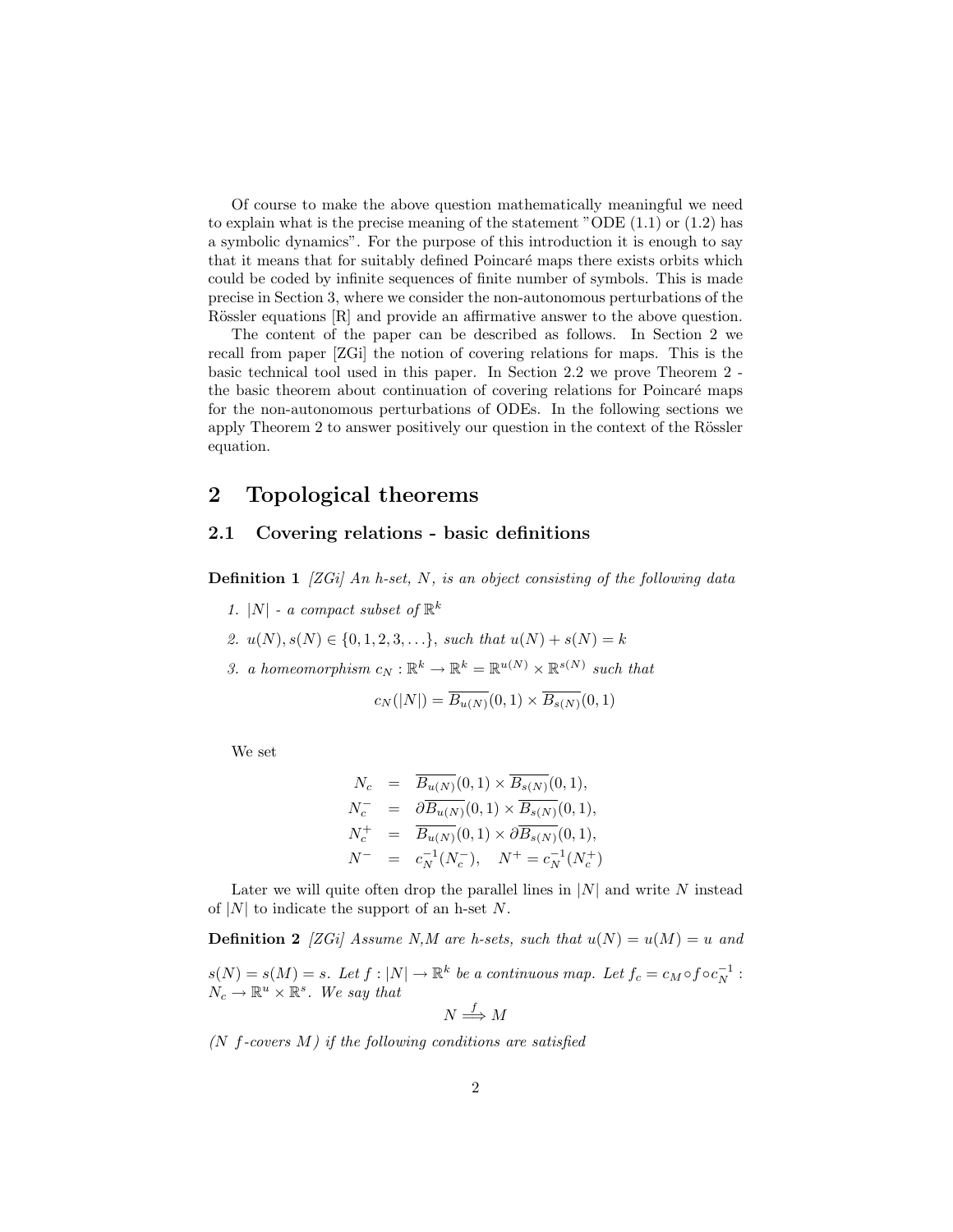1. There exists a continuous homotopy  $h : [0,1] \times N_c \to \mathbb{R}^u \times \mathbb{R}^s$  such that the following conditions hold true

$$
h_0 = f_c,
$$
  
\n
$$
h([0,1], N_c^-) \cap M_c = \emptyset,
$$
  
\n
$$
h([0,1], N_c) \cap M_c^+ = \emptyset.
$$

2.1. If  $u > 0$ , then there exists a linear map  $A : \mathbb{R}^u \to \mathbb{R}^u$ , such that

$$
h_1(p,q) = (Ap, 0), \quad where \ p \in \mathbb{R}^u \ and \ q \in \mathbb{R}^s, \qquad (2.1)
$$

$$
A(\partial B_u(0,1)) \subset \mathbb{R}^u \setminus \overline{B_u}(0,1). \tag{2.2}
$$

2.2. If  $u=0$ , then

$$
h_1(x) = 0, \quad \text{for } x \in N_c.
$$

With above definition we have the following theorem (see also [MM, Z0, Z1] for its precursors).

**Theorem 1** [ZGi] Let  $N_i$ ,  $i = 0, ..., n$  be an h-set and  $N_n = N_0$ . Assume that for each  $i = 1, \ldots, n$  we have

$$
N_{i-1} \stackrel{f_i}{\Longrightarrow} N_i \tag{2.3}
$$

then there exists a point  $x \in int|N_0|$ , such that

$$
f_i \circ f_{i-1} \circ \ldots \circ f_1(x) \in int |N_i|, \quad i = 1, \ldots, n
$$
  

$$
f_i \circ f_{i-1} \circ \ldots \circ f_1(x) = x.
$$

### 2.2 Continuation of covering relations for Poincaré maps for non-autonomous perturbations

Let  $v: \mathbb{R}^k \to \mathbb{R}^k$  be a  $C^1$  function. Let us consider an autonomous differential equation

$$
x' = v(x) \tag{2.4}
$$

Let  $V_0, V_1, \ldots, V_{n-1}, V_n$  be Poincaré sections of the system generated by the equation (we do not require that they are different). Let  $1 \leq i \leq n$ , and let x be the solution of the problem

$$
\begin{array}{rcl}\nx' & = & v(x) \\
x(0) & = & x_j\n\end{array}
$$

where  $x_j \in V_j$  for some  $j \in \{0, \ldots, n\}.$ 

For  $i = 0, \ldots, n$ , by  $\sigma_i(x_j)$  we will denote the first time for which the solution x reaches the section  $V_i$ ,

$$
\sigma_i(x_j) := \inf\{t > 0 : x(t) \in V_i\}
$$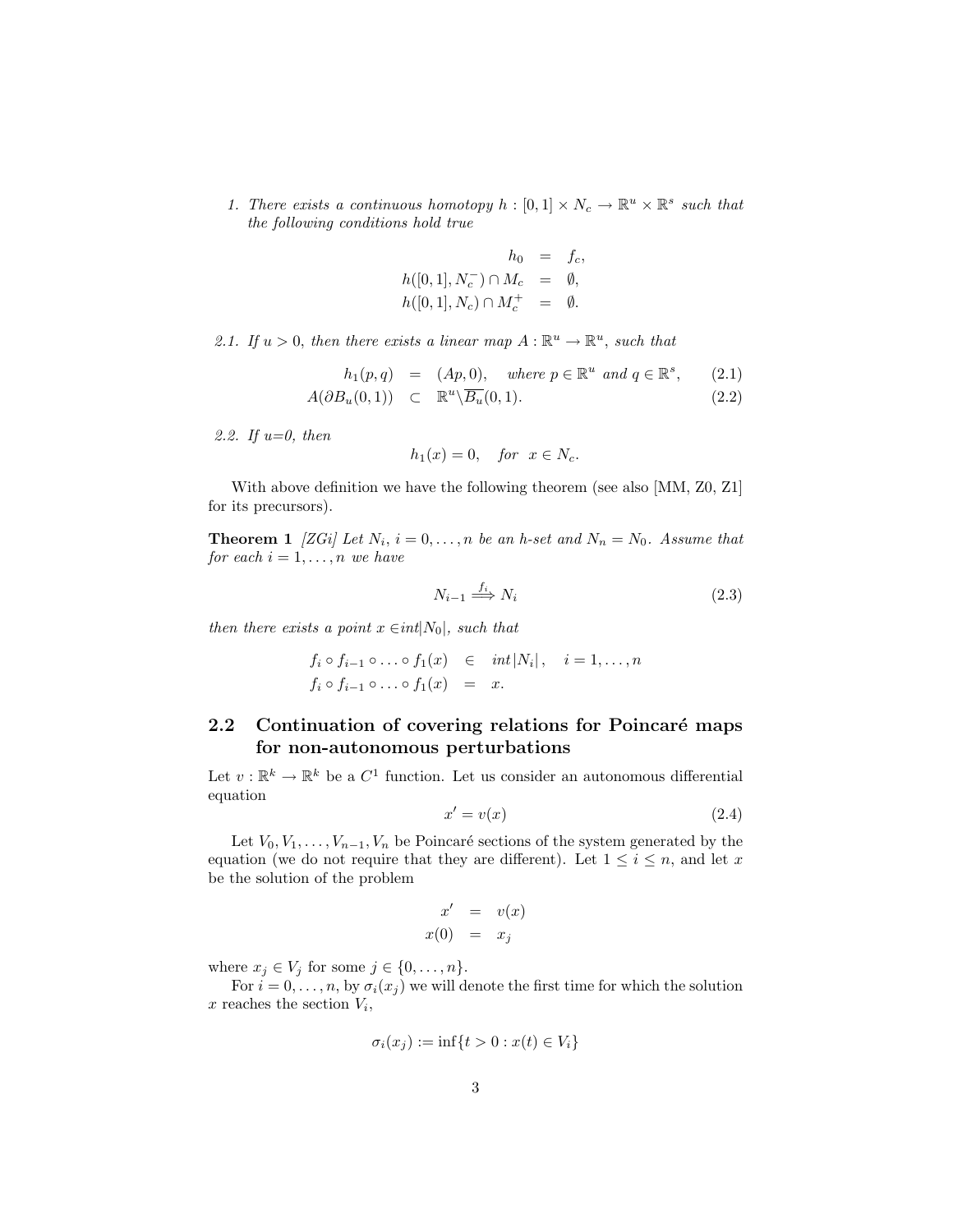Let  $A_{ji} \subset V_j$  denote the set of all the points  $x_j$  for which the function  $\sigma_i(x_j)$ is defined. When it will be evident from the context which sections we wish to consider, we will sometimes omit the index i.

We will also define functions (Poincaré maps)

$$
f_{ji} : A_{ji} \to V_i
$$
  

$$
f_{ji}(x_j) := x(\sigma_i(x_j)).
$$

Now in the context of the question asked in the introduction assume for example that we have the following covering relations  $N_i \stackrel{f_{ij}}{\Longrightarrow} N_j$  for  $i, j = 0, 1$ (compare with topological horseshoes in [Z3]). Then from Theorem 1 it follows that we have a semiconjugacy onto the Bernoulli shift on two symbols.

Let us now consider the equation (2.4) with a time dependent perturbation

$$
x'(t) = v(x(t)) + \epsilon(t, x(t))
$$
\n(2.5)

where  $\epsilon(t, x)$  is an *admissible* function, which means that it is continuous with respect to  $(t, x)$  and is locally Lipschitz with respect to the x variable.

We will try to show a similar result (for example for topological horseshoe) for this perturbed equation. It seems very likely that for small perturbation the above result should hold. Let us start with the fact that for small perturbations of the equation the covering relations (2.3) for the solution still hold. Let us clarify what we will exactly understand by the functions  $f_{ji}$  in the setting of the perturbed equation (2.5). Let us consider the equation (2.5) with the following initial conditions

$$
x' = v(x) + \epsilon(t, x)
$$
  
\n
$$
x(T) = x_j
$$
  
\n
$$
x_j \in N_j
$$
\n(2.6)

Let x be the solution of problem (2.6). We will define functions  $f_{ji}^T$  which will be analogous to the functions  $f_{ji}$ . As before

$$
f_{ji}^T : V_j \to V_i
$$
  
\n
$$
f_{ji}^T(x_j) : = x(\sigma_i(x_j, T))
$$
  
\n
$$
\sigma_i(x_j, T) : = \inf\{t > T : x(t) \in V_i\}
$$
\n(2.7)

Let us note that for  $|\epsilon|$  sufficiently small the functions above are well defined [ZGi]. What is more if there exists a covering relation  $N_j \stackrel{f_{ji}}{\Longrightarrow} N_i$  then for  $|\epsilon| < \delta_1$  there exists  $\beta_1 > \beta_2 > 0$  such that the term

$$
\beta_1 > \sigma_i(x_j, T) - T > \beta_2 \quad \text{is bounded for all } x_j \in N_j \text{ and } |\epsilon| < \delta_1. \tag{2.8}
$$

The goal of this section is to establish the following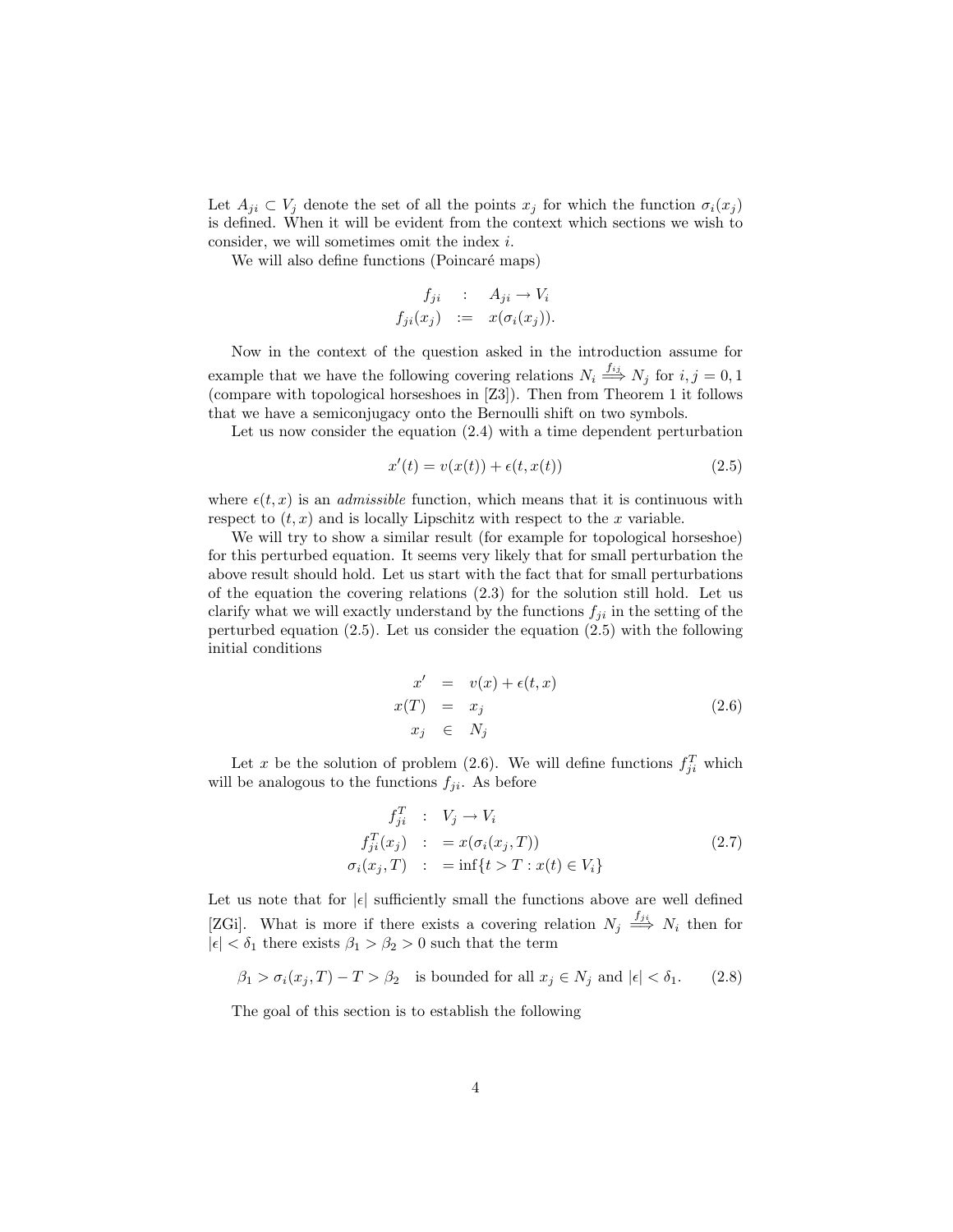**Theorem 2** Let  $v : \mathbb{R}^k \to \mathbb{R}^k$  be  $C^1$ -function, let  $V_1, \ldots, V_n$  be the Poincaré sections for the equation

$$
x' = v(x) \tag{2.9}
$$

Let  $N_i \subset V_i$ ,  $i = 1, \ldots, n$  be h-sets, we denote this family by H

Assume that we have a set  $\Gamma$  of covering relations  $N_i \stackrel{f_{ij}}{\Longrightarrow} N_j$  for some  $N_i, N_j \in \mathcal{H}$ , where  $f_{ji}$  are Poincaré maps for (2.9).

Then there exits  $\delta = \delta(\Gamma)$ , such that for all admissible functions  $\epsilon$  such that  $|\epsilon| < \delta$  we have:

For any  $t_0 \in \mathbb{R}$  and for any infinite chain of covering relations from  $\Gamma$ 

$$
N_0 \stackrel{f_{01}}{\Longrightarrow} N_1 \stackrel{f_{12}}{\Longrightarrow} N_2 \stackrel{f_{13}}{\Longrightarrow} \dots
$$

where  $N_i \in \mathcal{H}$  and  $\left(N_i \stackrel{f_{i,i+1}}{\Longrightarrow} N_{i+1}\right) \in \Gamma$  for  $i = 0, 1, \ldots$ ,

there exists a point  $x_0 \in N_0$  and a sequence  $\{t_i\}_{i=0}^{\infty}$ ,  $t_0 < t_1 < \ldots < t_m < \ldots$ , such that for the solution x of the equation

$$
x' = v(x) + \epsilon(t, x)
$$
  
\n
$$
x(t_0) = x_0
$$
\n(2.10)

we have

$$
x(t_i) \in intN_i, \qquad i = 1, 2, \dots
$$

Before we move on to the proof of this theorem we shall need some preliminary results.

**Lemma 1** Assume that  $f_i$  is a Poincaré map for (2.9). If

$$
N_{i-1} \xrightarrow{f_i} N_i
$$

then there exists a  $\delta > 0$  such that for all admissible  $\epsilon$  such that  $|\epsilon| < \delta$ , for all  $T\in\mathbb{R}$ 

$$
N_{i-1} \xrightarrow{f_i^T} N_i.
$$

Furthermore for all i there exists a homotopy  $H^i : [0,1] \times \mathbb{R} \times N_{i-1,c} \to \mathbb{R}^u \times \mathbb{R}^s$ ,

$$
H^{i}(0,T,x) = f_{i,c}^{T}(x), \qquad (2.11)
$$

$$
H^{i}(1, T, (p, q)) = (A_{i} p, 0), \qquad (2.12)
$$

$$
H^{i}([0,1], T, N_{i-1,c}^{-}) \cap N_{i,c} = \emptyset, \qquad (2.13)
$$

$$
H^{i}([0,1], T, N_{i-1,c}) \cap N_{i,c}^{+} = \emptyset.
$$
\n(2.14)

where  $x = (p, q)$  and  $A_i$  is the linear map from the definition of the covering relation for the covering  $N_{i-1} \stackrel{f_i}{\Longrightarrow} N_i$ .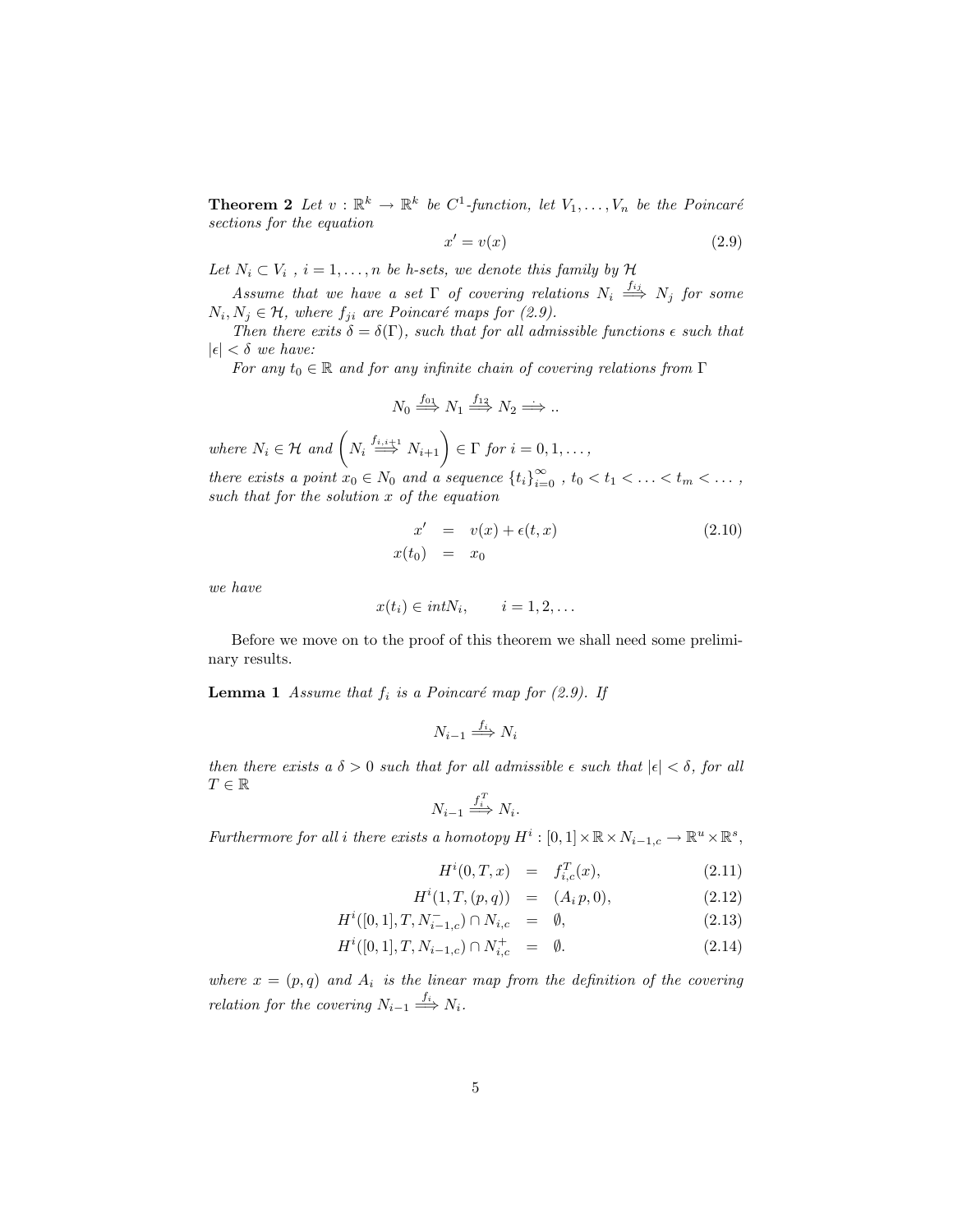This Lemma states that for all the Poincaré maps  $f_i^T$ , for any T, there exists a homotopy  $H_T^i = H^i(\cdot, T, \cdot)$  which transports the function  $f_{i,c}^T$  into the linear function  $(A_i, 0)$ , which is independent from T. What is more, the family of functions  $H_T^i$  is continuous with respect to T.

Proof: The first part of the lemma regarding the fact that

$$
N_{i-1} \xrightarrow{f_i^T} N_i
$$

is a consequence of the Theorem 13 from [ZGi]. To prove the second part of the lemma, let us consider the following differential equation

$$
x' = v(x) + (\frac{1}{2} - \lambda)\epsilon(t + T, x)
$$

where  $\lambda \in [0, \frac{1}{2}]$ . We can define Poincaré maps  $f_i^{\lambda, T}$  in the same manner as we have defined the functions  $f_i^T$  in (2.7). From the first part of the lemma we know that

$$
N_{i-1} \stackrel{f_i^{\lambda, T}}{\Longrightarrow} N_i.
$$

Let us note that  $f_i^{\frac{1}{2},T} = f_i$ . Since

$$
N_{i-1} \stackrel{f_i}{\Longrightarrow} N_i
$$

we know that there exists a homotopy  $h^i : [0,1] \times N_{i-1,c} \to \mathbb{R}^u \times \mathbb{R}^s$ , which satisfies the conditions 1, 2.1 and 2.2, from the definition of the covering relation.

We can now define our homotopy as

$$
H^i(\lambda, T, x) := \begin{cases} c_{N_i} \circ f_i^{\lambda, T}(x) \circ c_{N_{i-1}}^{-1} & \text{for } \lambda \in [0, \frac{1}{2}] \\ h^i(2\lambda - 1, x) & \text{for } \lambda \in (\frac{1}{2}, 1] \end{cases}
$$

We need to show that this homotopy satisfies the conditions  $(2.11)$ ,  $(2.12)$ ,  $(2.13)$ ,  $(2.14)$ . The first two conditions are evident from the definition of H. From the fact that

$$
N_{i-1} \stackrel{f_i^{\lambda, T}}{\Longrightarrow} N_i
$$

we know that

$$
H^{i}([0, \frac{1}{2}], T, N_{i-1,c}^{-}) \cap N_{i,c} = \emptyset,
$$
  

$$
H^{i}([0, \frac{1}{2}], T, N_{i-1,c}) \cap N_{i,c}^{+} = \emptyset.
$$

The fact that

$$
H^{i}((\frac{1}{2}, 1], T, N_{i-1,c}^{-}) \cap N_{i,c} = \emptyset,
$$
  

$$
H^{i}((\frac{1}{2}, 1], T, N_{i-1,c}) \cap N_{i,c}^{+} = \emptyset,
$$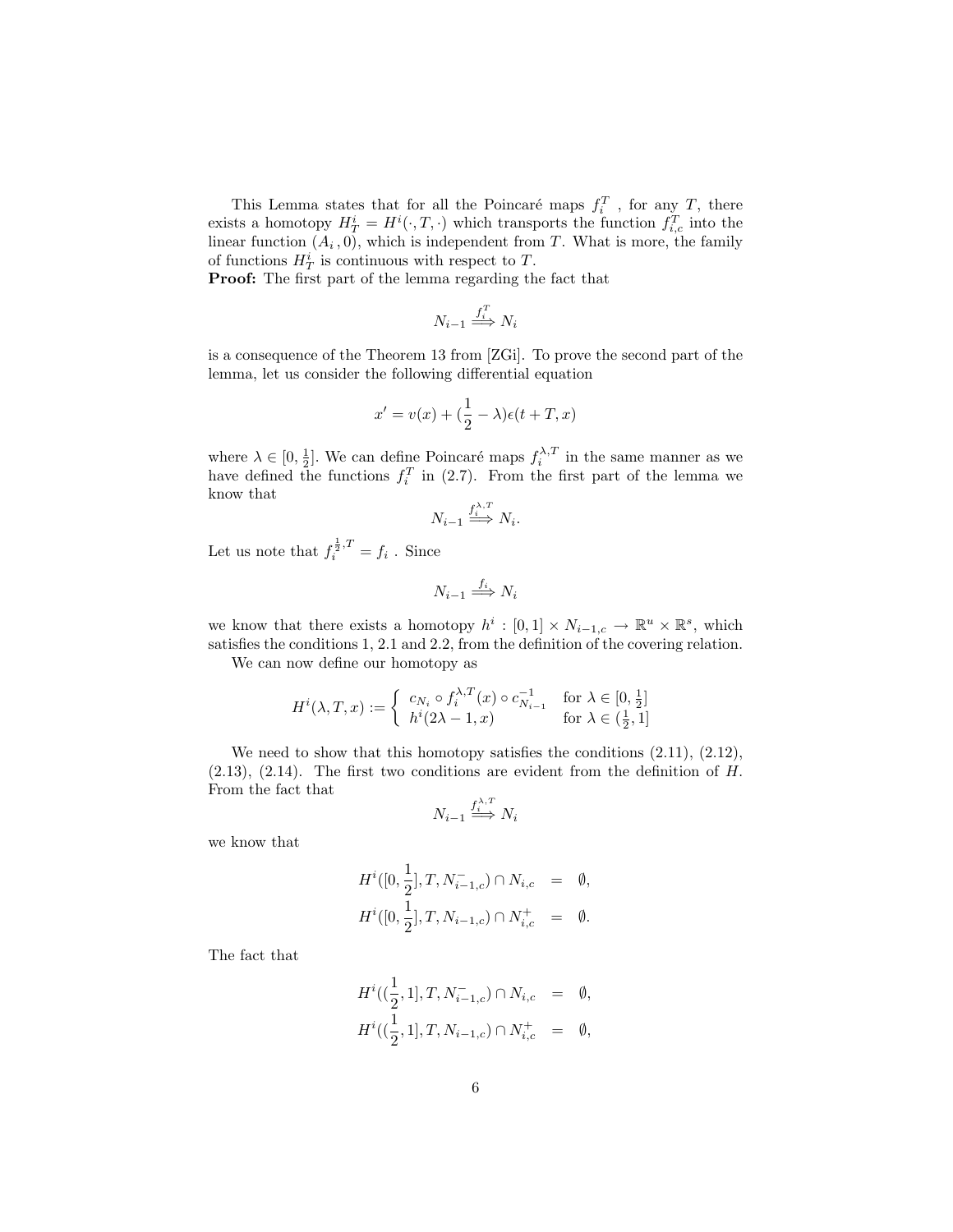follows from the conditions 2.1 and 2.2 for the covering

$$
N_{i-1} \stackrel{f_i}{\Longrightarrow} N_i.
$$

Hence all the conditions (2.11), (2.12), (2.13), (2.14) hold.

The following lemma will be the main tool for the proof of the Theorem 2.

**Lemma 2** Let  $v : \mathbb{R}^k \to \mathbb{R}^k$  be C<sup>1</sup>-function, let  $V_1, \ldots, V_n$  be the Poincaré sections for the equation

$$
x' = v(x) \tag{2.15}
$$

Let  $N_i \subset V_i$ ,  $i = 1, \ldots, n$  be h-sets. Let  $f_i$  be Poincaré maps for (2.15). Let us also assume that we have the following chain of covering relations

$$
N_0 \stackrel{f_1}{\Longrightarrow} N_1 \stackrel{f_2}{\Longrightarrow} \dots \stackrel{f_n}{\Longrightarrow} N_n. \tag{2.16}
$$

Then there exists a  $\delta > 0$  which depends only on the set of covering relations in the chain  $(2.16)$  and not on the length of the chain, such that for any admissible function  $\epsilon, |\epsilon| < \delta$  and for all  $T \in \mathbb{R}$  we have

$$
N_{i-1} \stackrel{f_i^T}{\Longrightarrow} N_i \quad \text{for } i = 1, \dots, n
$$

and for any  $t_0 \in \mathbb{R}$  there exists a point  $x_0 \in N_0$  and a sequence  $t_0 < t_1 < \ldots < t_n$ , such that for the solution x of the equation

$$
x' = v(x) + \epsilon(t, x)
$$
  
\n
$$
x(t_0) = x_0
$$
\n(2.17)

we have

$$
x(t_i) \in intN_i \quad \text{for } i = 1, \dots, n.
$$

Remark 1 Let us note that in the above Lemma a strong emphasis should be put on the fact that  $\delta$  is not dependent on the length of the chain. This fact when used in the proof of Theorem 2 will allow us to extend the chain of relations forward to infinity without affecting our  $\delta$ .

Let us also note that one could be tempted into proving the Lemma using an argument that the existence of the point  $x_0$  and the times  $t_0 < t_1 < \ldots < t_n$ should follow from the fact that Poincaré maps are continuous with respect to both initial conditions and perturbations. Using this argument we would indeed obtain our  $x_0$  and the times  $t_0 < t_1 < \ldots < t_n$  for all  $|\epsilon| < \delta$ , but since the perturbation  $\epsilon$  is time dependent the  $\delta$  would strongly depend on the length of the chain.

Proof of Lemma 2: From Lemma 1 we know that the first part of the lemma is true.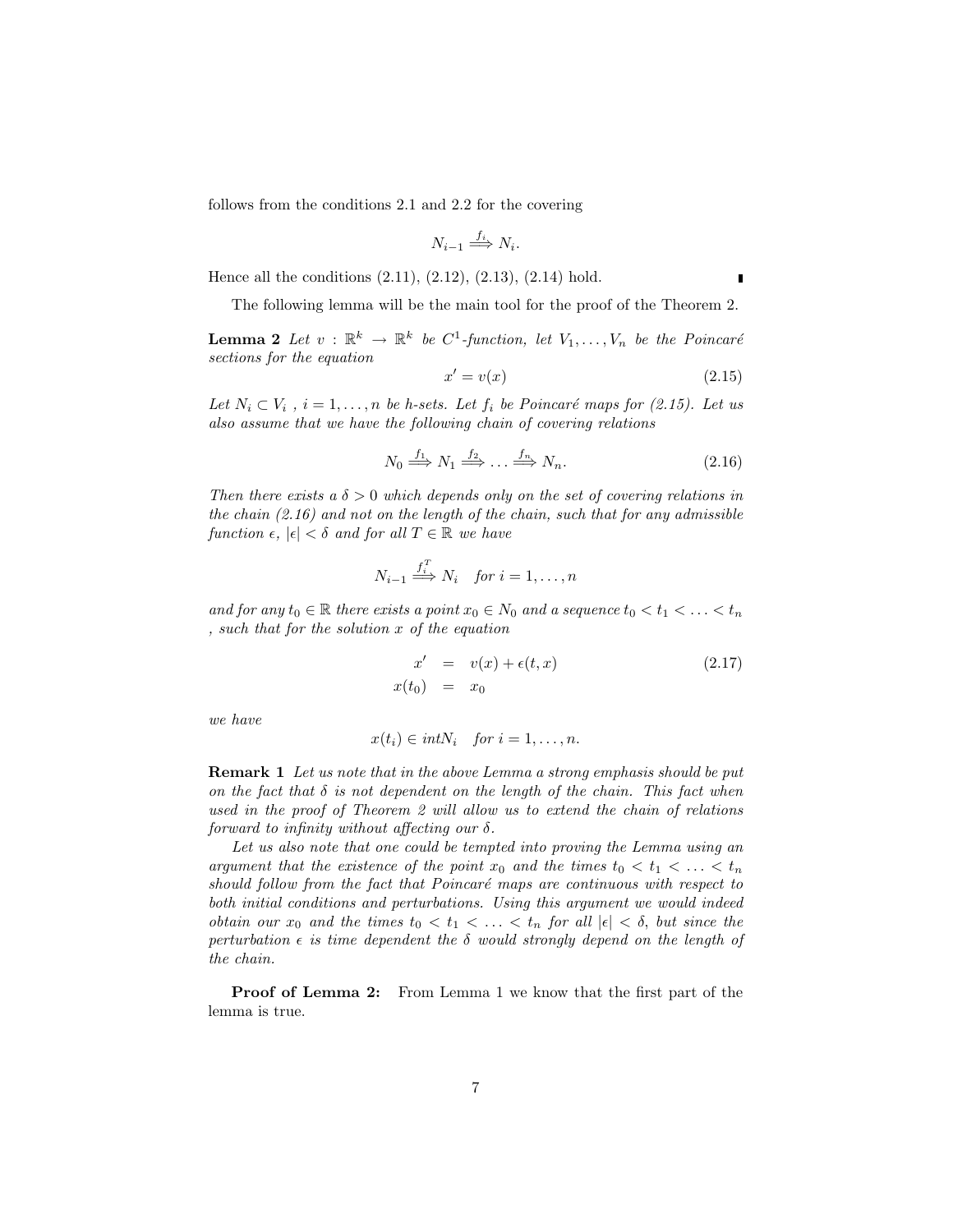Without any loss of generality we will give the proof for  $t_0 = 0$ . We will also assume that

$$
c_{N_i}
$$
 = Id for  $i = 0,..., n$   
\n $f_i$  =  $f_{i,c}$  for  $i = 1,..., n$   
\n $|N_i|$  =  $N_{i,c}$   $N_i^{\pm} = N_{i,c}^{\pm}$ .

Let us define a function

$$
g : N_n \to V_0
$$

$$
g := (A_{n+1}, 0)
$$

where  $A_{n+1}: R^u \to R^u$  is any linear map such that  $A_{n+1}(\partial B_u(0, 1)) \subset R^u \backslash \overline{B_u}(0, 1)$ . Clearly we have

$$
N_n \stackrel{g}{\Longrightarrow} N_0
$$

This artificial function will be needed to close the loop of covering relations (compare Thm. 1), so that it is possible to define the function (2.20) later on.

Let us define functions

$$
F_i : N_{i-1} \times \mathbb{R} \to V_i \times \mathbb{R} \quad \text{for } i = 1, \dots, n
$$
  

$$
F_i(x,T) := \qquad (f_i^T(x), \sigma_i(x,T)).
$$

If we start from the set  $N_0$ , then from  $(2.8)$  we know that there exists  $s_1, s_2, \ldots s_n$  and  $r_1, r_2, \ldots, r_n$  such that

$$
F_1(N_0,0) \subset V_1 \times \text{int} I_1
$$
  
\n
$$
F_2(N_1,I_1) \subset V_2 \times \text{int} I_2
$$
  
\n...  
\n
$$
F_n(N_{n-1},I_{n-1}) \subset V_n \times \text{int} I_n
$$
\n(2.18)

where

$$
I_j = [s_j - r_j, s_j + r_j].
$$
\n(2.19)

Let us define

$$
XN := (N_0 \times [-1,1]) \times (N_1 \times I_1) \times \ldots \times (N_n \times I_n)
$$

and

$$
F: XN \to (\mathbb{R}^k \times \mathbb{R})^{n+1} \tag{2.20}
$$

$$
F((x_0, t_0), \dots, (x_{n-1}, t_{n-1})) = ((x_0 - g(x_n), t_0),
$$
  
\n
$$
(x_1 - f_1^{t_0}(x_0), t_1 - \sigma_1(x_0, t_0)),
$$
  
\n
$$
\dots,
$$
  
\n
$$
(x_n - f_n^{t_{n-1}}(x_{n-1}), t_n - \sigma_n(x_{n-1}, t_{n-1})))
$$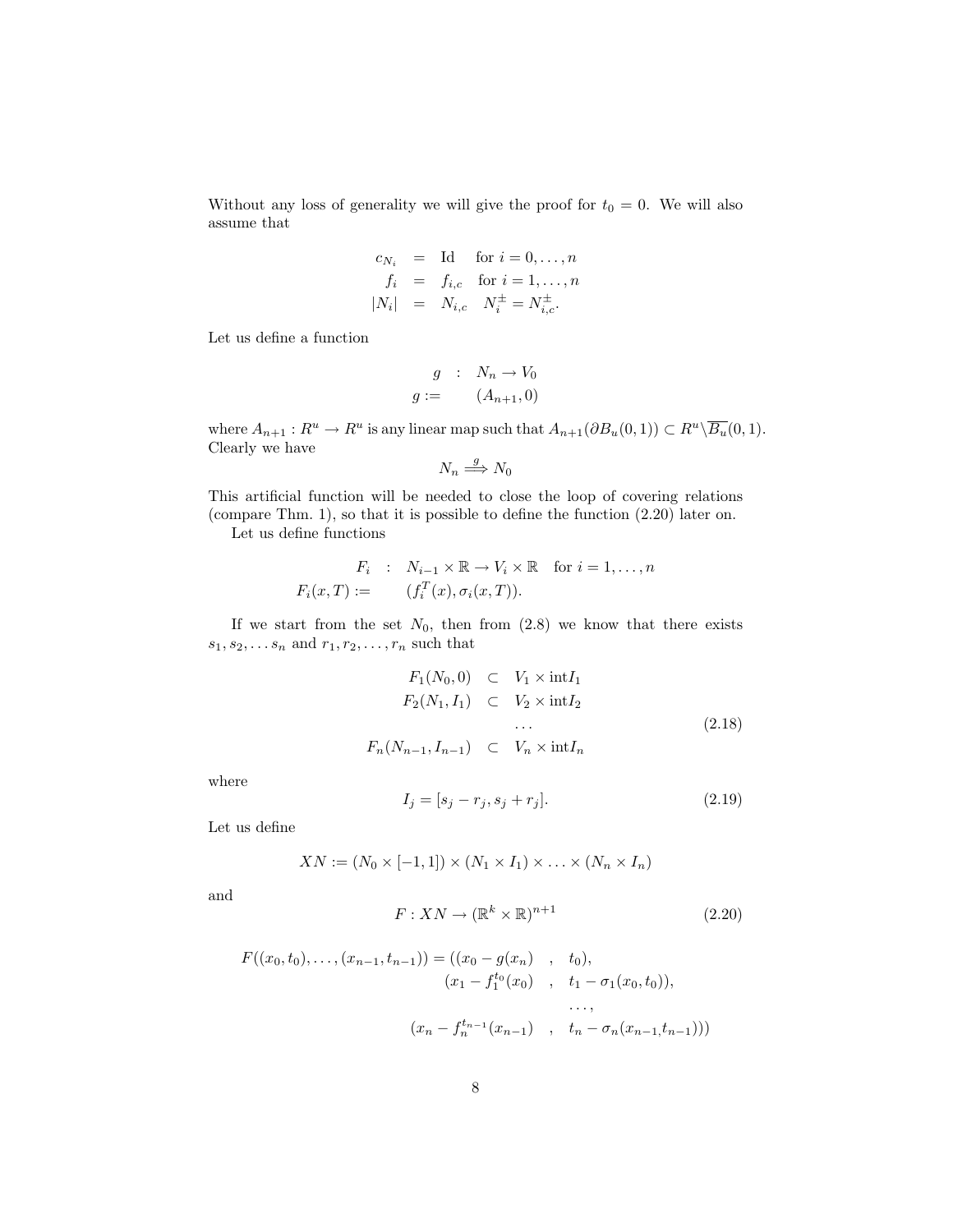We will show that there exists an  $x = ((x_0, t_0), \ldots, (x_n, t_n)) \in \text{int } XN$  such that  $F(x) = 0$ . Once we find the x, we will have our  $x_0, t_0, \ldots, t_n$ , because from the definition we know that for  $i = 1, \ldots, n$ 

$$
f_i^T(x_0) = x(\sigma_i(x_0, T))
$$

and from the fact that  $F(x) = 0$  we shall have

$$
x_i - x(t_i) = x_i - x(\sigma_i(x_{i-1}, t_{i-1}))
$$
  
=  $x_i - f_i^{t_{i-1}}(x_{i-1})$   
= 0

which will mean that

$$
x(t_i) \in \text{int } N_i \quad \text{for } i = 1, \dots, n
$$

What is more, from our construction and the fact that  $F(x) = 0$  we will know that  $t_0 = 0$  and that

$$
t_i - \sigma(x_{i-1}, t_{i-1}) = 0 \tag{2.21}
$$

which means that

$$
0=t_0
$$

Our goal is therefore to find the  $x \in \text{int } XN$  for which  $F(x) = 0$ . Let us define a homotopy  $-1$ 

$$
H:[0,1]\times XN\to (\mathbb{R}^k\times\mathbb{R})^{n+}
$$

$$
H(\lambda, (x_0, t_0), \dots, (x_{n-1}, t_{n-1})) = ((x_0 - G(\lambda, t_n, x_n), t_0),
$$
  
\n
$$
(x_1 - H^1(\lambda, t_0, x_0), t_1 - \lambda s_1 - (1 - \lambda) \sigma(x_0, t_0)),
$$
  
\n
$$
\dots,
$$
  
\n
$$
(x_n - H^n(\lambda, t_{n-1}, x_{n-1}), t_n - \lambda s_n
$$
  
\n
$$
-(1 - \lambda) \sigma(x_{n-1}, t_{n-1})))
$$

where for  $i = 1, \ldots, n$ ,  $H^i$  is the homotopy from the Lemma 1 and  $G(\lambda, \cdot, \cdot)$  $(A_{n+1}, 0)$ . Let us note that  $H(0, x) = F(x)$  and that

$$
H(1, x) = B(x - ((0, 0), (0, s_1), \dots, (0, s_n)))
$$
\n(2.22)

where

$$
B((x_0, t_0), \dots, (x_{n-1}, t_{n-1})) = (((p_0, q_0) - (A_{n+1}p_n, 0), t_0),
$$
  

$$
((p_1, q_1) - (A_1 p_0, 0), t_1),
$$
  

$$
\dots,
$$
  

$$
((p_n, q_n) - (A_n p_{n-1}, 0), t_n))
$$
  

$$
x_i = (p_i, q_i) \text{ for } i = 0, \dots, n
$$

Let us assume that we have the following two lemmas which we will prove after completing this proof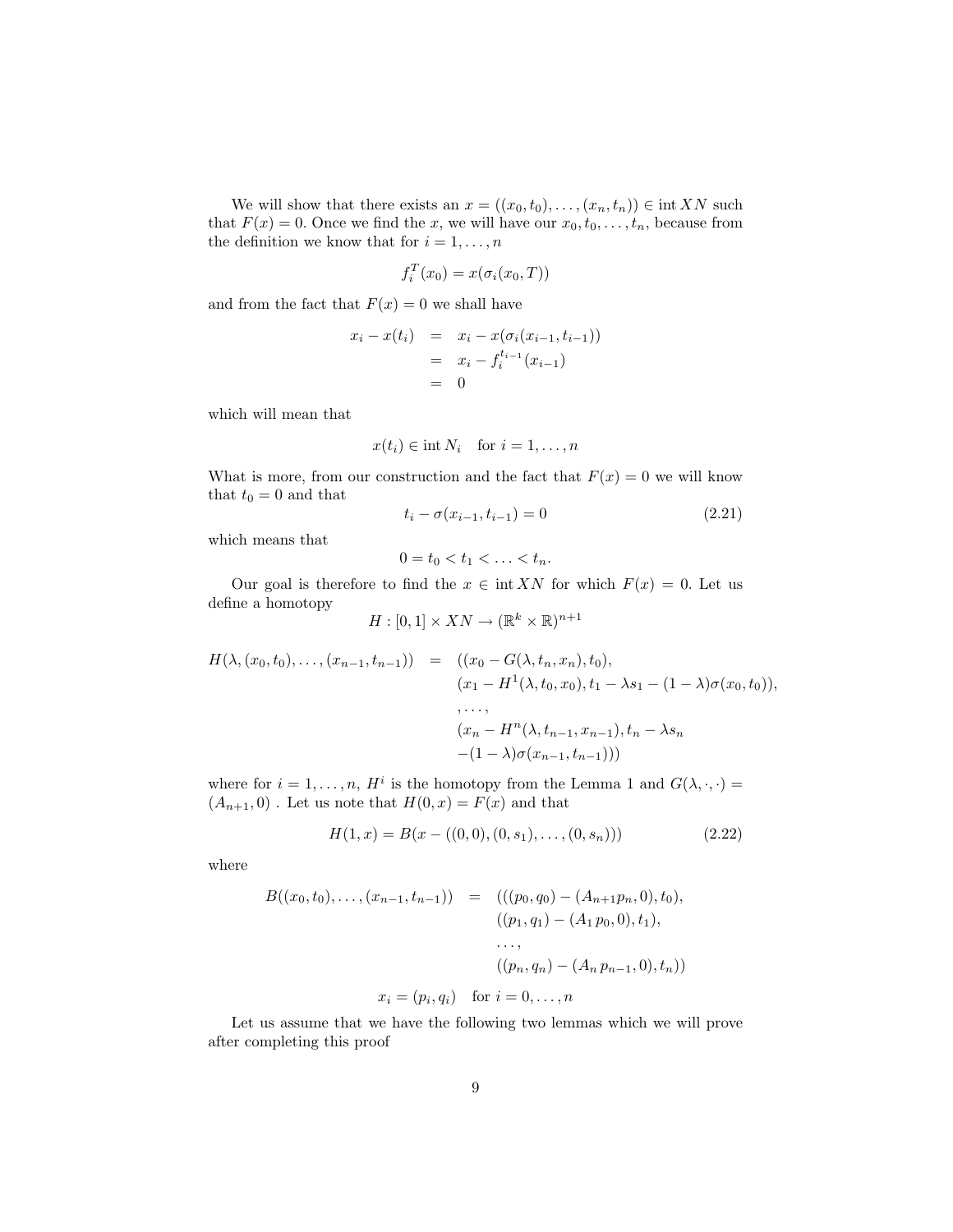#### Lemma 3

$$
deg(H(1, \cdot), intXN, 0) = \pm 1
$$

**Lemma 4** For all  $\lambda \in [0,1]$  the local Brouwer degree deg( $H(\lambda, \cdot), int XN, 0$ ) is defined, constant and independent from  $\lambda$ .

Let us now complete our proof using the two lemmas. From Lemmas 3 and 4 we know that

$$
\deg(F, \text{int} X N, 0) = \deg(H(0, \cdot), \text{int} X N, 0) = \deg(H(1, \cdot), \text{int} X N, 0) = \pm 1
$$

which means that there exists an  $x \in \text{int}XN$  such that  $F(x) = 0$ ,  $x = ((x_0, t_0), \ldots, (x_n, t_n))$  hence we have found our  $x_i \in \text{int } N_i$  and  $t_i$ .

Now to finish of the argument, let us prove the Lemmas 3 and 4. Proof of Lemma 3: From  $(2.22)$  we know that

$$
H(1, x) = B(x - ((0, 0), (0, s_1), \dots, (0, s_n)))
$$

where  $B$  is linear. From the degree for affine maps  $(4.2)$  we have

$$
\deg(H(1,\cdot),\text{int}XN,0) = \text{sgn}(\text{det}B)
$$

which means that to prove the lemma it is sufficient to show that  $B$  is an isomorphism. Let us recall the definition of B.

$$
B((x_0, t_0), \dots, (x_{n-1}, t_{n-1})) = (((p_0, q_0) - (A_{n+1}p_n, 0), t_0),
$$
  

$$
((p_1, q_1) - (A_1p_0, 0), t_1),
$$
  

$$
\dots,
$$
  

$$
((p_n, q_n) - (A_n p_{n-1}, 0), t_n))
$$
  

$$
x_i = (p_i, q_i) \text{ for } i = 0, \dots, n-1
$$

We have to show that  $B(x) = 0$  implies  $x = 0$ . If  $B(x) = 0$  then

$$
t_0 = t_1 = \ldots = t_n = 0
$$
  
\n $q_0 = q_1 = \ldots = q_n = 0.$ 

We also know that

$$
p_0 = A_{n+1}p_n
$$
  
\n
$$
p_1 = A_1p_0
$$
  
\n...  
\n
$$
p_n = A_np_{n-1}
$$
  
\n(2.23)

П

which means that

 $p_0 = A_{n+1} \circ \ldots \circ A_1 p_0$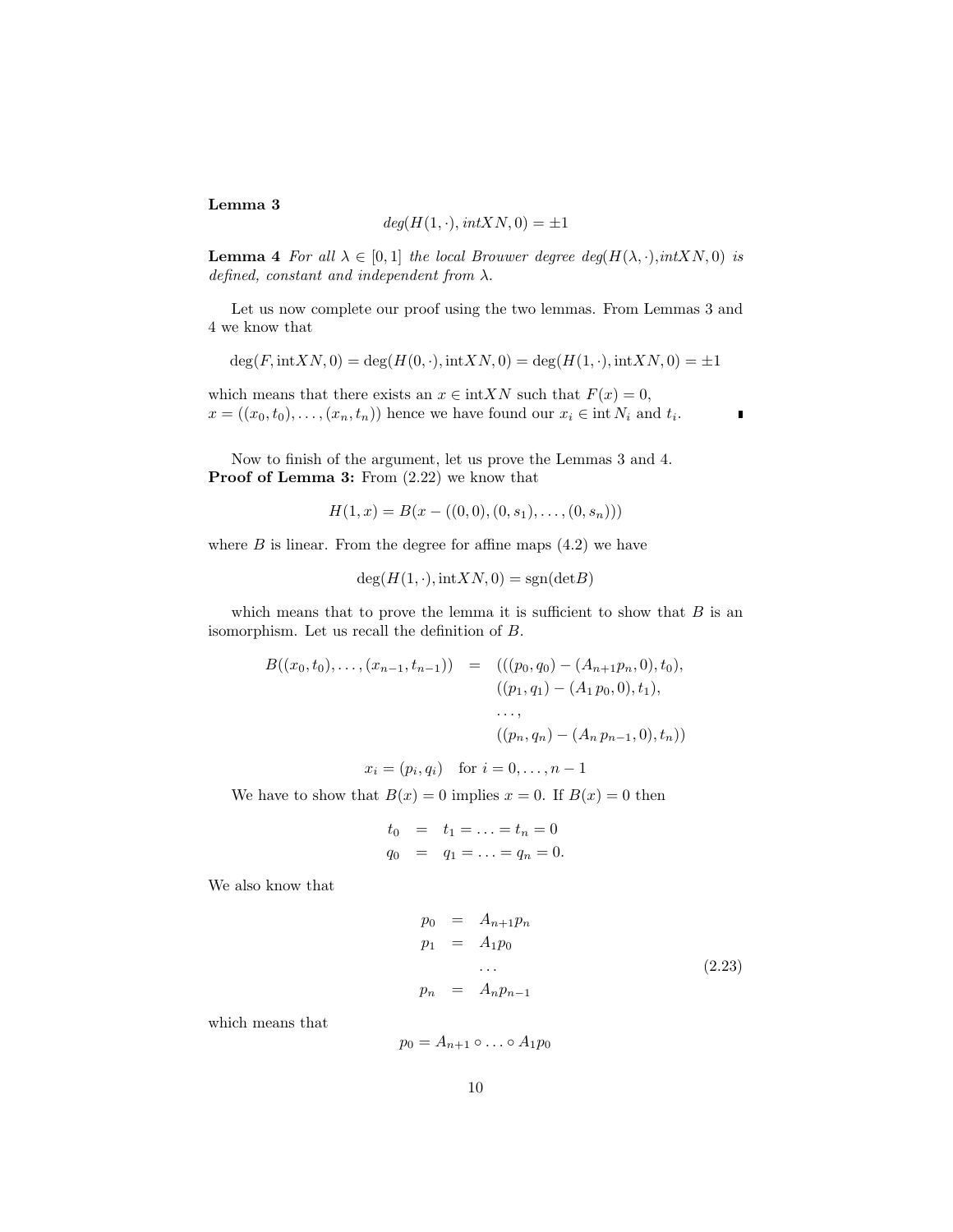The condition (2.2) implies that  $||A_ip|| > ||p||$  for  $i = 1, \ldots n + 1$  and  $p \neq 0$ , which gives us  $p_0 = 0$ . The fact that  $p_1 = \ldots = p_n = 0$  follows from (2.23).

**Proof of Lemma 4:** From the homotopy property, it is sufficient to show that

$$
H(\lambda, x) \neq 0, \quad \text{for all } x \in \partial XN \text{ and } \lambda \in [0, 1]. \tag{2.24}
$$

We will consider an  $x$  from the boundary of  $XN$ 

 $x = ((x_0, t_0), \ldots, (x_n, t_n))$ . If  $x \in \partial XN$  then there exists an i such that one of the following conditions holds

$$
x_i \in N_i^+ \tag{2.25}
$$

$$
x_i \in N_i^- \tag{2.26}
$$

$$
t_i \in \{s_i - r_i, s_i + r_i\} \tag{2.27}
$$

First let us consider the case (2.25). For  $i = 1, ..., n$  if  $x_i \in N_i^+$  and  $H(\lambda, x) =$ 0 then in particular

$$
x_i - H^i(\lambda, t_{i-1}, x_{i-1}) = 0 \tag{2.28}
$$

From the statement of Lemma 1, condition (2.14) we know that

$$
H^i([0,1], t_{i-1}, N_{i-1}) \cap N_i^+ = \emptyset.
$$

This and the fact that  $x_{i-1} \in N_{i-1}$  contradicts (2.28). We therefore know that (2.25) does not hold for  $i = 1, ..., n$ . For  $i = 0$  if  $x_0 \in N_0^+$  and  $H(\lambda, x) = 0$ then

$$
x_0 - G(\lambda, t_n, x_n) = 0
$$
  
(p<sub>0</sub>, q<sub>0</sub>) - (A<sub>n+1</sub>, 0) = 0

which means that  $q_0 = 0$  which contradicts the fact that  $x_0 = (p_0, q_0) \in N_0^+$  $\overline{B_u}(0,1)\times \partial \overline{B_s}(0,1).$ 

Let us now consider the case (2.26). For  $i = 0, ..., n - 1$  if  $x_i \in N_i^-$  and  $H(\lambda, x) = 0$  then

$$
x_{i+1} - H^{i+1}(\lambda, t_i, x_i) = 0 \tag{2.29}
$$

From Lemma 1, condition (2.13) we have

$$
H^{i+1}([0,1], t_i, N_i^-) \cap N_{i+1} = \emptyset,
$$

which contradicts (2.29). Condition (2.26) cannot hold for  $i = 0, \ldots, n - 1$ . For  $i = n$  if  $x_n \in N_n^-$  and  $H(\lambda, x) = 0$  then

$$
x_0 - G(\lambda, t_n, x_n) = 0
$$
  
(p<sub>0</sub>, q<sub>0</sub>) - (A<sub>n+1</sub>p<sub>n</sub>, 0) = 0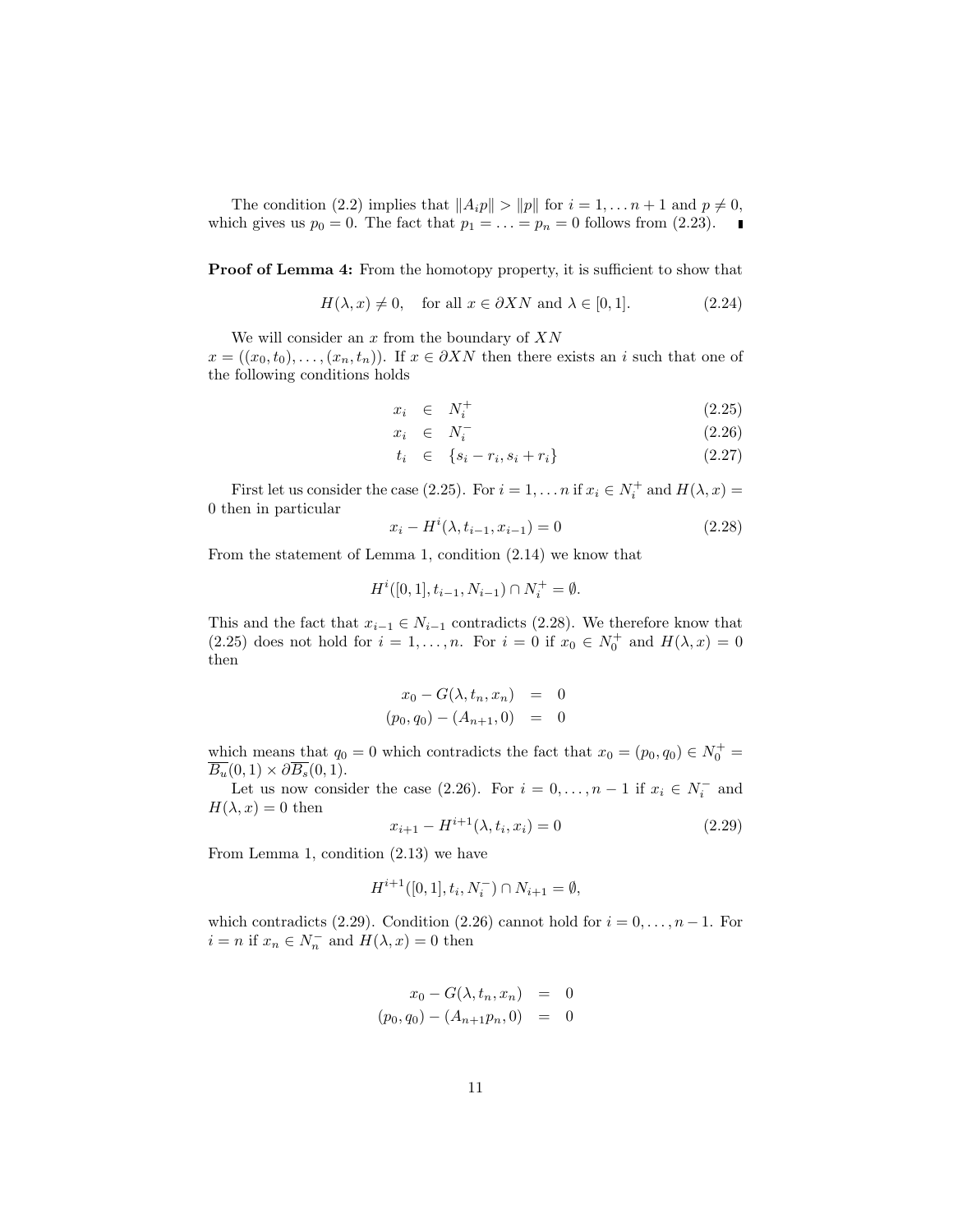The fact that  $x_n \in N_n^-$  means that  $p_n \in \partial \overline{B_u}(0,1)$ . We know that  $p_0 \in$  $\overline{B_u}(0,1)$  and  $p_0 = A_{n+1}p_n$ , which contradicts the fact that  $A_{n+1}(\partial \overline{B_u}(0,1)) \subset$  $R^u \backslash B_u(0,1)$ .

We are now left with the case  $(2.27)$ . For  $i = 1, \ldots, n$  if  $(2.27)$  holds and  $H(\lambda, x) = 0$  then in particular

$$
t_i - \lambda s_i - (1 - \lambda)\sigma_i(x_{i-1}, t_{i-1}) = 0.
$$
\n(2.30)

Our construction of  $XN$  (2.18) which guarantees that

$$
F_i(N_{i-1}, I_{i-1}) \subset V_i \times \text{int} I_i.
$$

gives us

$$
\sigma_i(x_{i-1}, t_{i-1}) \in (s_i - r_i, s_i + r_i)
$$
  

$$
\lambda s_i + (1 - \lambda)\sigma_i(x_{i-1}, t_{i-1}) \in (s_i - r_i, s_i + r_i)
$$

and therefore from (2.27)

$$
t_i - \lambda s_i - (1 - \lambda)\sigma_i(x_{i-1}, t_{i-1}) \neq 0
$$

This clearly contradicts (2.30). For  $i = 0$  from the definition of  $H(\lambda, \cdot)$  and the fact that  $H(\lambda, x) = 0$  we get straight away the fact that  $t_0 = 0$  which means that it is not possible for  $t_0 \in \{-1, 1\}.$ 

We have shown that for any  $\lambda \in [0,1]$  and  $x \in \partial XN$ ,  $H(\lambda, x) \neq 0$ , this fact and the homotopy property of the index concludes our proof. П

Proof of Theorem 2: Let us consider the sequence of covering relations from Γ

$$
N_0 \stackrel{f_{01}}{\Longrightarrow} N_1 \stackrel{f_{12}}{\Longrightarrow} N_2 \stackrel{f_{23}}{\Longrightarrow} \dots \tag{2.31}
$$

Let us consider a finite subsequence of the sequence  $(2.31)$ 

$$
N_0 \stackrel{f_{01}}{\Longrightarrow} N_1 \stackrel{f_{12}}{\Longrightarrow} \dots \stackrel{f_{m-1}m}{\Longrightarrow} N_m
$$

From Lemma 2 we know that for  $|\epsilon| < \delta$  there exists  $x_m \in N_0$  and a sequence

 $t_0 = t_0^m < t_1^m < \ldots < t_m^m$ , such that for the solution x of the equation (2.10) we have

$$
x(t_i) \in \text{int}N_i \quad \text{for } i = 1, \dots, m
$$

and that  $\delta$  depends only on the family  $\Gamma$  and not on the length of the sequence. We therefore have a sequence  $\{x_m\}_{m=1}^{\infty} \subset N_0$ . Since  $N_0$  is compact there exists a subsequence  $x_{m_k}$  which converges to a certain  $x_0 \in N_0$ . In the course of the proof of Lemma 2 we have shown that (2.21)

$$
t_i^m - \sigma_i(x(t_{i-1}^m), t_{i-1}^m) = 0
$$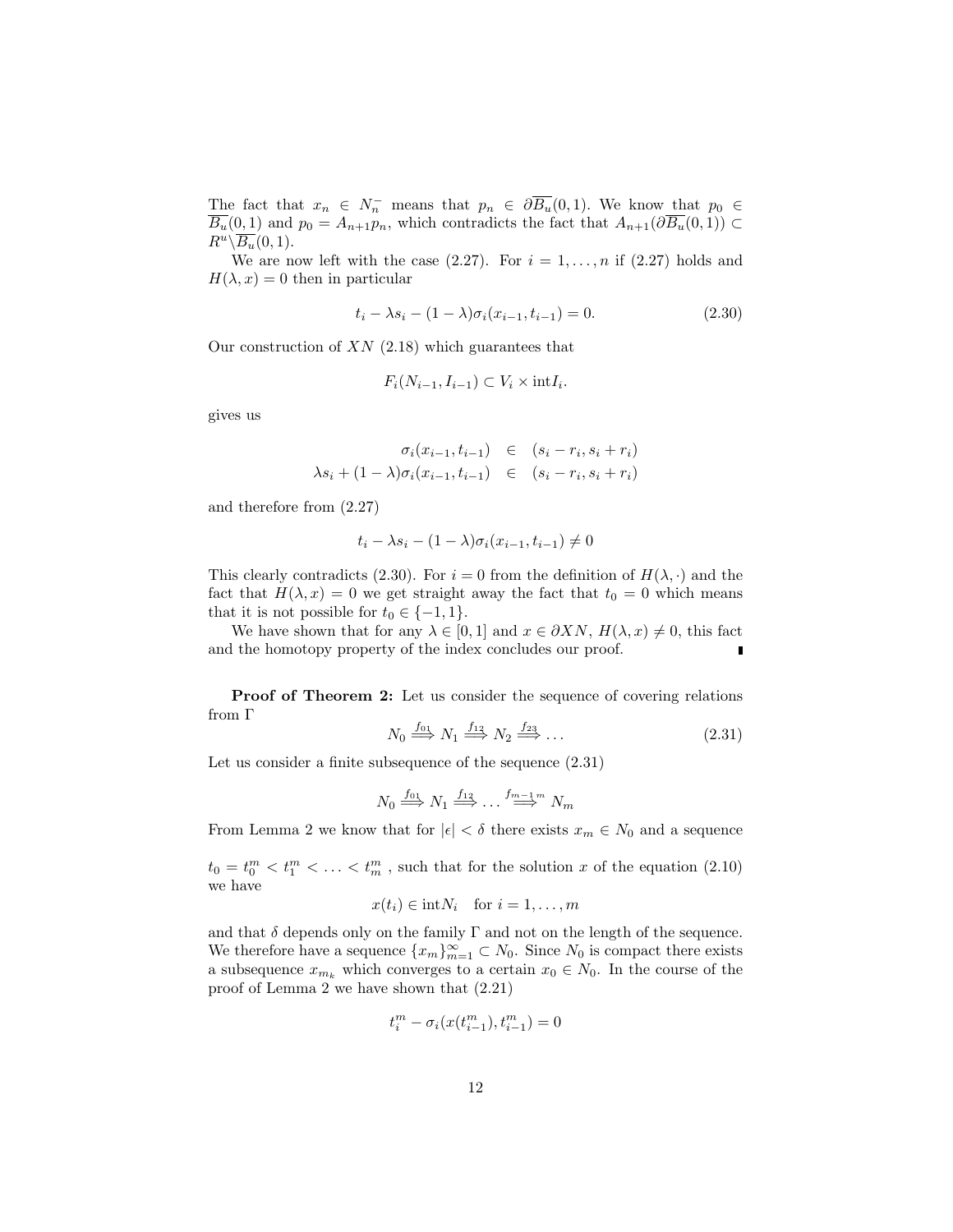which together with the fact from (2.8), that  $\sigma_i(x(t_{i-1}^m), t_{i-1}^m) - t_{i-1}^m$  is bounded, means that  $t_i^m - t_{i-1}^m = \sigma_i(x(t_{i-1}^m), t_{i-1}^m) - t_{i-1}^m$  is bounded. From this fact and from the continuity of the solution of the problem

$$
x'(t) = v(x(t)) + \epsilon(t, x)
$$

with respect to the initial conditions, it follows that the solution  $x(t)$ , of the problem

$$
x' = v(x) + \epsilon(t, x)
$$
  
\n
$$
x(0) = x_0
$$
\n(2.32)

passes through the sets  $N_0, N_1, \ldots$  and therefore there exists a sequence  $t_0$  <  $t_1 < \dots$  such that

$$
x(t_i) \in \text{int}N_i \quad \text{for } i = 1, 2, \dots
$$

 $\blacksquare$ 

## 3 Application to Rössler equations.

In this section we combine Theorem 2 and results from [Z1] to show that small non-autonomous perturbations of Rössler [R] posses symbolic dynamics.

First we need to recall some definitions.

Let k be a positive integer. Let  $\Sigma_k := \{0, 1, \ldots, k-1\}^{\mathbb{Z}}, \Sigma_k^+ := \{0, 1, \ldots, k-1\}^{\mathbb{Z}}$ 1}<sup>N</sup>.  $\Sigma_k$ ,  $\Sigma_k^+$  are topological spaces with the Tichonov topology. On  $\Sigma_k$ ,  $\Sigma_k^+$  we have the shift map  $\sigma$  given by

$$
(\sigma(c))_i = c_{i+1}
$$

Let  $A = [\alpha_{ij}]$  be a  $k \times k$ -matrix,  $\alpha_{ij} \in \mathbb{R}_+ \cup \{0\}$ ,  $i, j = 0, 1, \ldots, k - 1$ . We define  $\Sigma_A \subset \Sigma_k$  and  $\Sigma_A^+ \subset \Sigma_k^+$  by

$$
\Sigma_A := \{c = (c_i)_{i \in \mathbb{Z}} \mid \alpha_{c_i c_{i+1}} > 0\}
$$
\n
$$
\Sigma^+ := \{c = (c_i)_{i \in \mathbb{Z}} \mid \alpha_{c_i c_{i+1}} > 0\}
$$
\n(3.1)

$$
\Sigma_A^+ := \{c = (c_i)_{i \in \mathbb{N}} \mid \alpha_{c_i c_{i+1}} > 0\}
$$
\n(3.2)

Obviously  $\Sigma_A^+$ ,  $\Sigma_A$  are invariant under  $\sigma$ .

Let  $F: X \to X$  be any continuous map and  $N \subset X$ . By  $F_{|N}$  we will denote the map obtained by restricting the domain of  $F$  to the set  $N$ . The maximal invariant part of  $N$  (with respect to  $F$ ) is defined by

$$
\operatorname{Inv}(N,F) = \bigcap_{i \in \mathbb{Z}} F_{|N}^{-i}(N).
$$

The Rössler equations are given by [R]

$$
\begin{array}{rcl}\n\dot{x} &=& -(y+z) \\
\dot{y} &=& x+by \\
\dot{z} &=& b+z(x-a)\n\end{array} \n\tag{3.3}
$$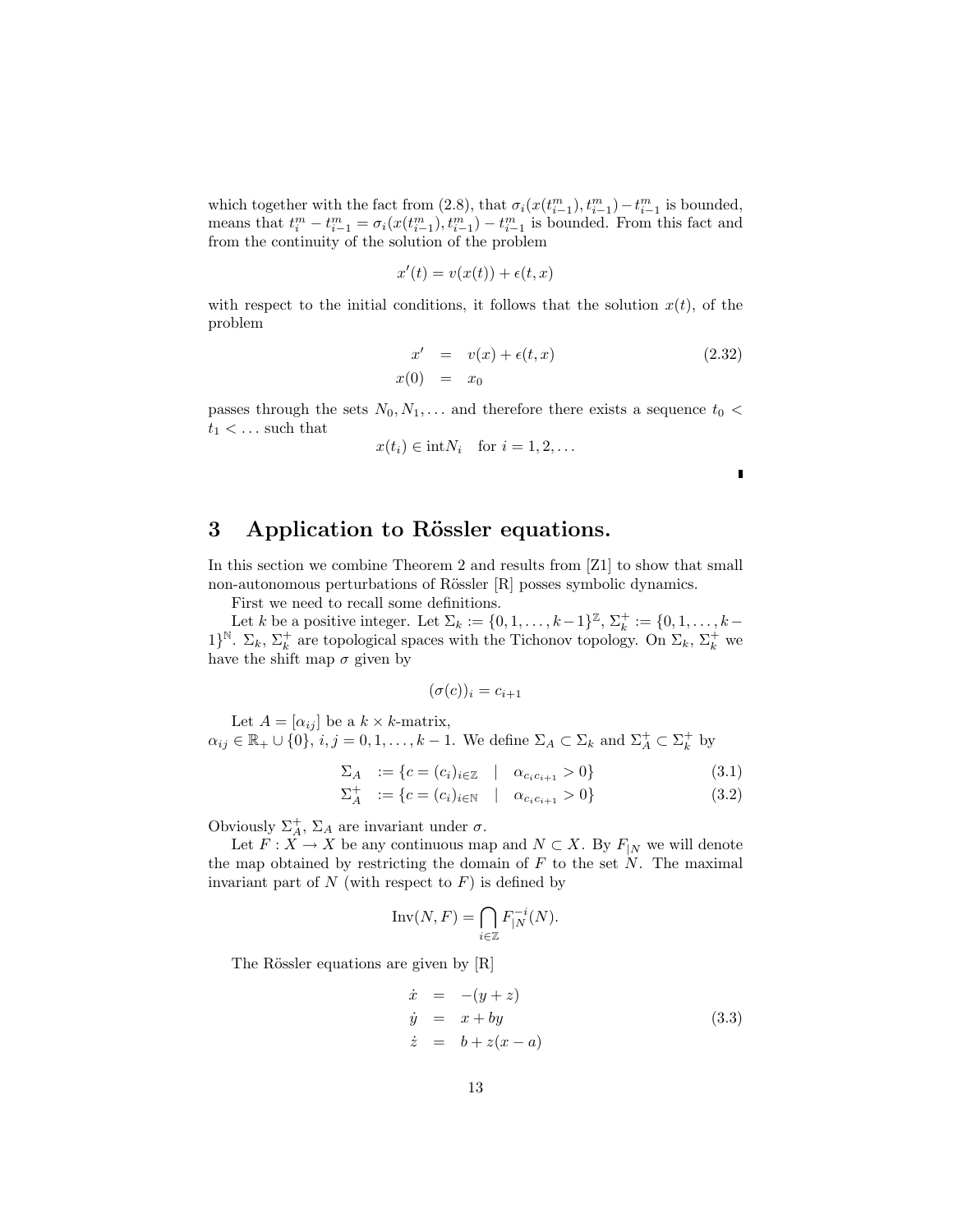where  $a = 5.7, b = 0.2$ . These are parameters values originally considered by Rössler. The flow generated by Eq.  $(3.3)$  exhibits a so-called strange attractor.

We will investigate the Poincaré map  $P$  generated by  $(3.3)$  on the section  $\Theta := \{ (x, y, z) | \quad x = 0, y < 0, \dot{x} > 0 \}.$ 

The following result was proved in [Z1] (see also [Z3])

**Theorem 3** For all parameter values in sufficiently small neighborhood of  $(a, b)$  =  $(5.7, 0.2)$  there exists Poincaré section  $N \subset \Theta$  such that the Poincaré map P induced by Eq. ( 3.3) is well defined and continuous.

There exists continuous map  $\pi : Inv(N, P) \to \Sigma_3$ , such that

$$
\pi\circ P=\sigma\circ\pi.
$$

 $\Sigma_A \subset \pi(Inv(N, P)),$  where

$$
A := \left[ \begin{array}{rrr} 0 & 1 & 1 \\ 0 & 1 & 1 \\ 1 & 0 & 0 \end{array} \right]
$$

The preimage of any periodic sequence from  $\Sigma_A$  contains periodic points of P.

Above theorem is a consequence of Theorem 1 and the following Lemma, which was established in [Z1] with computer assistance (computer assisted proof)

**Lemma 5** There are h-sets  $N_0, N_1, N_2 \subset \Theta$  such that for all parameter values in sufficiently small neighborhood of  $(a, b) = (5.7, 0.2)$  N  $\subset Dom(P)$  and the following conditions hold

$$
N_0 \stackrel{P}{\Longrightarrow} N_2, \quad N_1 \stackrel{P}{\Longrightarrow} N_0, N_1, \quad N_2 \stackrel{P}{\Longrightarrow} N_0, N_1 \tag{3.4}
$$

Let us denote by  $R_{a,b} : \mathbb{R}^3 \to \mathbb{R}^3$  the vector field on the right-hand side of (3.3). By applying Theorem 2 to Lemma 5 we immediately obtain the following

**Theorem 4** Let us fix  $(a, b) = (5.7, 0.2)$ . Let A be as in Theorem 3. Consider a non-autonomous perturbation of (3.3)

$$
x' = R_{a,b}(x) + \epsilon(t, x),\tag{3.5}
$$

where  $\epsilon(t, x)$  is continuous with respect to  $(t, x)$  and is locally Lipschitz with respect to the x variable.

There exists  $\delta > 0$ , such that for any  $t_0 \in \mathbb{R}$  and any sequence  $c = (c_i) \in \Sigma_A^+$ there exists a solution of (3.5),  $x_c : [t_0, \infty) \to \mathbb{R}^3$  and a sequence  $t_0 < t_1 < t_2 <$  $\cdots < t_n < t_{n+1} < \ldots$ , such that

$$
x_c(t) \in \Theta, \quad \text{iff } t = t_i \text{ for some } i
$$
  

$$
x_c(t_i) \in |N_{c_i}|.
$$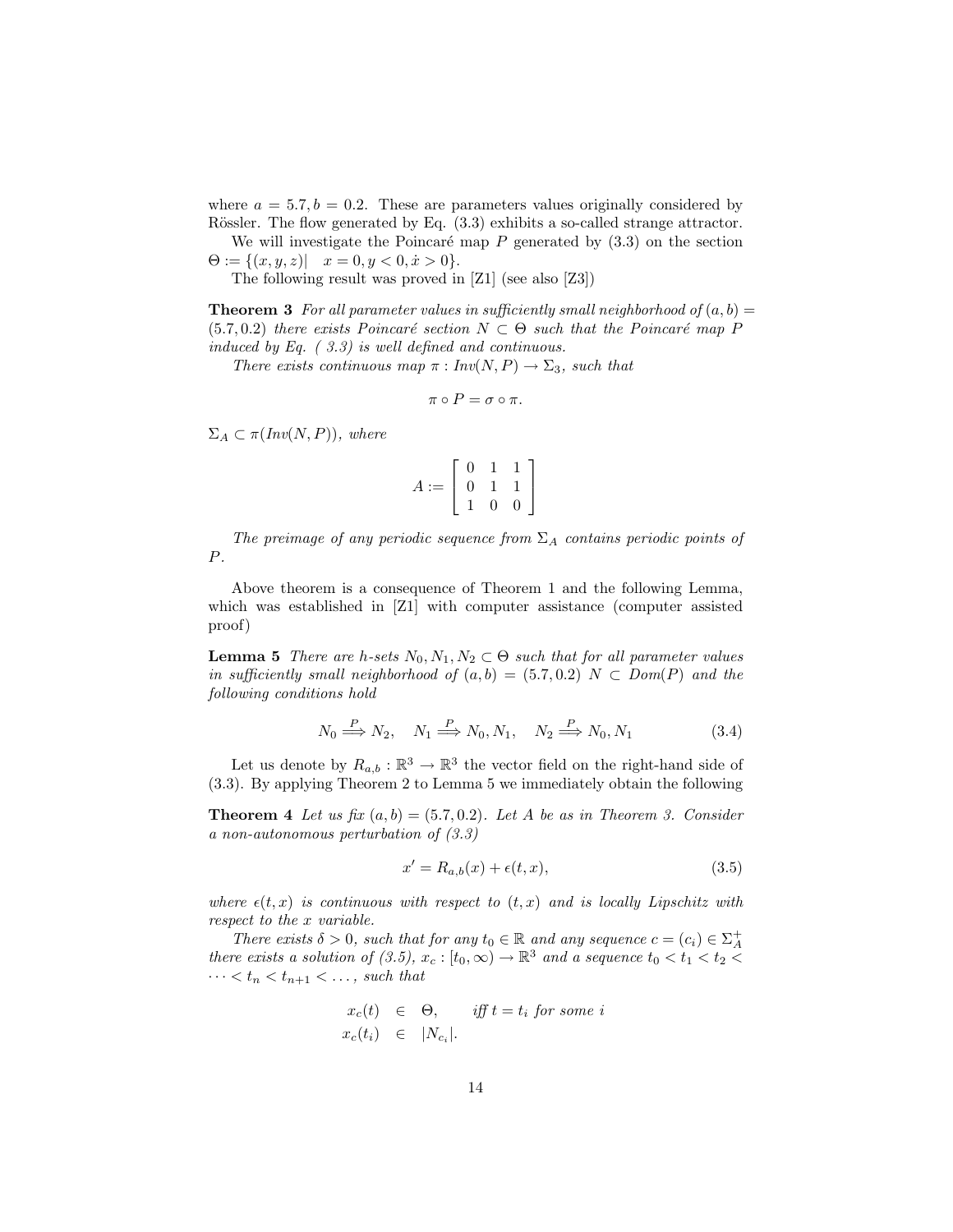Above theorem says nothing about the size of  $\delta$ . To obtain a numerical value for  $\delta$  one can take one of two approaches

analytical from the computer assisted proof in [Z1] one can obtain global bounds  $Z \subset \mathbb{R}^3$ , Z compact, such that all trajectories linking  $|N_i|$  with its Poincaré image are in  $Z$ . For  $\epsilon$  sufficiently small the same will be true for (3.5). Now using bounds for the Poincaré return times on  $|N_i|$  we can compute an upper bound of the distance between the solution of (3.3) and (3.5). Then we compute  $\epsilon$  for which the covering relations listed in Lemma 5 survive.

computational we can replace (3.5) by a differential inclusion

$$
x' \in R_{a,b}(x) + [-\delta, \delta]^3. \tag{3.6}
$$

Now for various values of  $\delta$  we can perform an rigorous integration of (3.6) looking for the largest possible  $\delta$  for which the covering relations listed Lemma 5 are satisfied (for any continuous selector). For an algorithm for rigorous integration of differential inclusions see [Z4].

#### 3.1 Other examples.

There are several other computer assisted proofs of the existence of nontrival symbolic dynamics which are based on Theorem 1. Among these are the results for the following systems

- Lorenz equations [GaZ],
- Chua circuit [G],
- Kuramoto-Shivashinsky ODE [W].

These results would also give rise to theorems analogous to Theorem 4.

## 4 Appendix. Properties of the local Brouwer degree

**Homotopy property.** [L] Let  $H : [0,1] \times D \to R^n$  be continuous. Suppose that  $\mathbf{r}$ 

$$
\bigcup_{\lambda \in [0,1]} H_{\lambda}^{-1}(c) \cap D \quad \text{is compact} \tag{4.1}
$$

then

$$
\forall \lambda \in [0, 1] \quad \deg(H_{\lambda}, D, c) = \deg(H_0, D, c)
$$

If  $[0,1] \times \overline{D} \subset \text{dom}(H)$  and  $\overline{D}$  is compact, then (4.1) follows from the condition

 $c \notin H([0, 1], \partial D)$